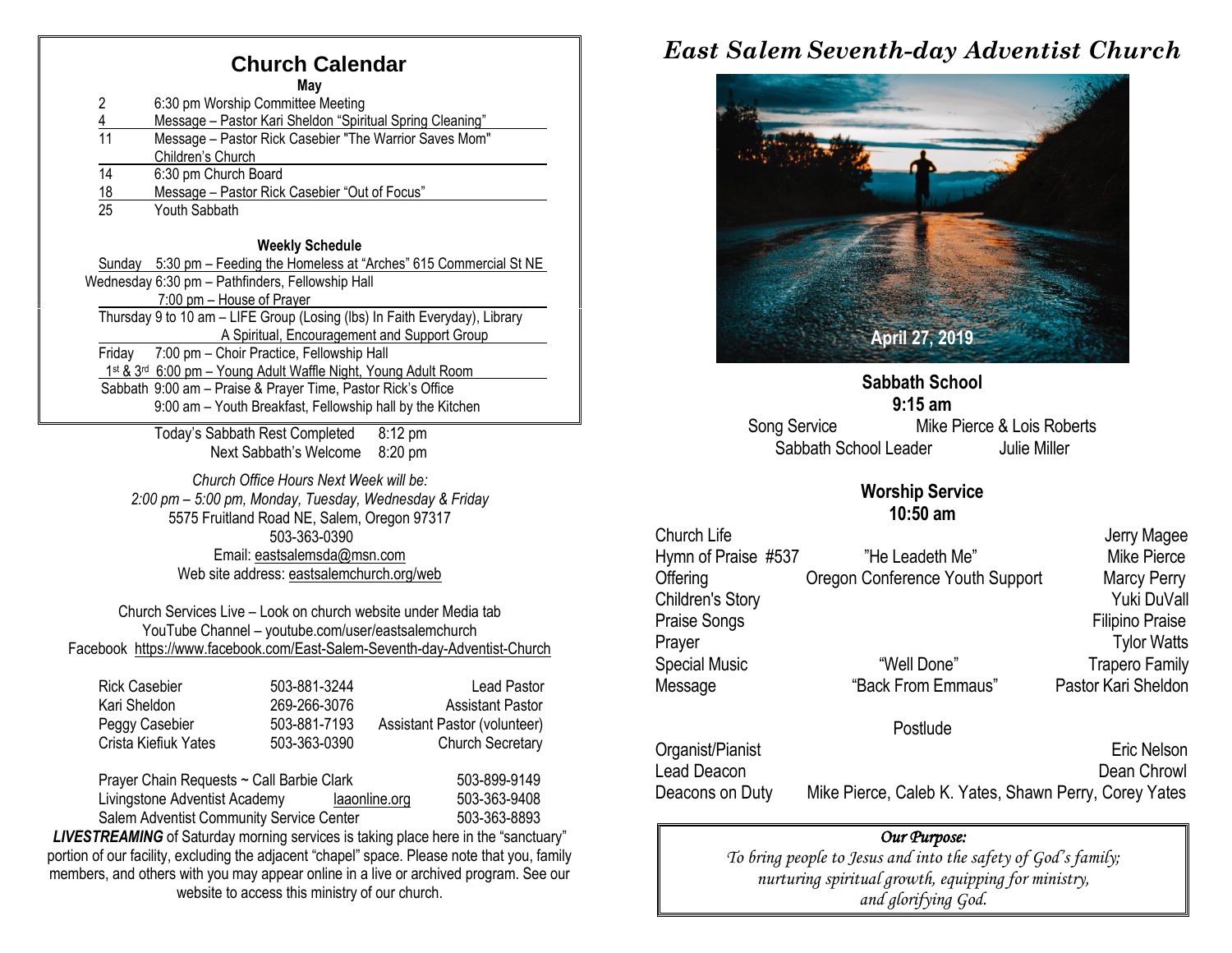| <b>ADULT SABBATH SCHOOL CLASSES</b>                             |                                                       |  |                                                                 |  |  |  |
|-----------------------------------------------------------------|-------------------------------------------------------|--|-----------------------------------------------------------------|--|--|--|
| Begin about 9:45 am following the 9:15 program in the Sanctuary |                                                       |  |                                                                 |  |  |  |
| Sanctuary                                                       |                                                       |  | "Quarterly" Bible Study * Livestreamed Jerry Magee              |  |  |  |
| Chapel                                                          |                                                       |  | "Quarterly" Bible Study* Udene Allen /Wallace Dick/Jon Hathaway |  |  |  |
| Pastor's Office                                                 | Gospel of Luke                                        |  | Pastor Rick                                                     |  |  |  |
| <b>Family Life Circle</b><br>Front Section Fellowship Hall      |                                                       |  | Duane Chrowl                                                    |  |  |  |
| Room 3, North Hall                                              | Young Adults                                          |  | <b>Tylor Watts</b>                                              |  |  |  |
|                                                                 | Pastor Rick's Office 9:00-9:30 Praise and Prayer Time |  | Pastor Peggy Casebier                                           |  |  |  |
| * The current "Quarterly" topic is "Family Seasons"             |                                                       |  |                                                                 |  |  |  |

#### **NEXT WEEK'S OFFERING** ~ Local Church Budget

| <b>LOCAL CHURCH BUDGET SUPPORT AT A GLANCE</b>                                                           |           |           |  |  |  |
|----------------------------------------------------------------------------------------------------------|-----------|-----------|--|--|--|
|                                                                                                          | MTD       | YTN       |  |  |  |
| FISCAL YEAR 1/1/19 - 12/31/19                                                                            | 4/20/2019 | 4/20/2019 |  |  |  |
| <b>Offerings Needed</b>                                                                                  | 18.625    | 74.500    |  |  |  |
| <b>Offerings Received</b>                                                                                | 12.302    | 63,233    |  |  |  |
| Period Over / (Short)<br><b>Totals</b>                                                                   | (6,323)   | (11, 267) |  |  |  |
| Tithe money does not fund the \$18,625 needed each month to operate our local church and its ministries. |           |           |  |  |  |

#### **ANNOUNCEMENTS**

**FELLOWSHIP DINNER** is next Sabbath, May 4. Please bring your favorite food to share with members and guests as we join together for lunch. Thank you.

**MAY IS Asian Pacific American Heritage Month.** We are happy the Filipino Praise Team and the Trapero family are helping lead out in worship with music today. May is also Jewish American Heritage Month. We thank God for the blessings of diversity in our church and country.

YOUNG ADULT WAFFLE NIGHT Happens again on May 3. Help spread the word to young adults that you know.

**NEW CHURCH KITCHEN** We have received \$13,596 in cash and pledges. We only need \$11,404 to reach our \$25,000 goal. The rest of the expense is covered! Anything you are able to give toward this much needed project is appreciated. Please mark your offering "Church Kitchen."

**NEXT WEEK'S** Sabbath school presentation by Wallace Dick is titled "Co-Heirs with Christ". Most of us have missed the extraordinary role played by the Holy Spirit in the Gospel, and the hands-on, literal transformation, restoration, power, healing, and peace that He is waiting to give as a free gift to each one of us. That very fact is why we're still here. We will tear up the hesitation and look at it from God's view according to His word.

**NEEDED** volunteers for Vacation Bible School 2019 here at East Salem church on June 24-28 from 6 pm - 8:15 pm. If you would like to be involved please contact Melinda Bliss at 503-705-9618 or [mbbliss@hotmail.com](mailto:mbbliss@hotmail.com)

**STEWARDS OF CHILDREN, KEEPING OUR CHILDREN SAFE June 1 Please see the insert for details.** All leaders at East who are required to have a background check for your ministry are encouraged to attend, this includes Elders, Deacons, Deaconesses, Treasurer, Greeters, All Children's Division staff, Anyone up front on a regular basis, Anyone that works with children in their volunteer duties - such as Audio Visual team, Children's church etc. You must preregister with Crista in the church office to attend and the church will pay your required fee.

**SACS** has a need for new or used Steps to Christ (English or Spanish). We also need all Youth, Junior Guides, and Primary Treasures to give away. Please bring these items to the church and place in the box in the coat room.

**SERVICE PROJECT** Children in the Primary Tent at Oregon Camp Meeting this year will have a project opportunity to help pack a gift box for a child going into the foster system. We need your help! We are collecting donations of kids toiletries, small toys, puzzles, books, socks, coloring items, flashlight or nightlight with batteries, water bottles, stuffed animals, etc). We will be accepting donations clear up to Camp Meeting but our goal is to have as much as possible by May 4 for our organizing event! Please drop off your donations here at the church, or speak with Pastor Kari if you have questions.

**FEED THE HOMELESS** on Sunday evenings at the Arches (615 Commercial St. NE). For more information, or ways to help, call Kevin Gray 503-990-3874.

**CANS AND BOTTLES** Did you know the Pathfinder club is continually collecting cans and bottles to recycle? They should only be items that can be taken to the redemption center to redeem the deposit. Drop off can be any Wednesday evening from 6:30 pm to 8 pm, bring to the church anytime during office hours, or contact a staff member.

**EAST SALEM SOFTBALL TEAMS** We are still in need of 1 or 2 more players for the recreational team. Practice starts this Sunday. Please contact Dean Chrowl or Dave Cutz if you are interested.

**PRAYER MINISTRY:** Livingstone Adventist Academy, Robertson family, Nelson family, Gary & Debbie Malone, Art Parrino, Audra Sproed, Corey Bronson, Mike Kiefiuk, Lynn Chrowl, Wayne & Billie Amende, Pat Gwin, Marie Savard, Duane Adels, Havilah Dunham, Don Trout, Dieuson Alix's mom and family, Bill Fisher Jr & Family, Michael Duvall's mom, Mark Roller's dad, Claudia Vorse, Keegan Gray, Charles & Jennie Roddy, Dick Wolfsen.